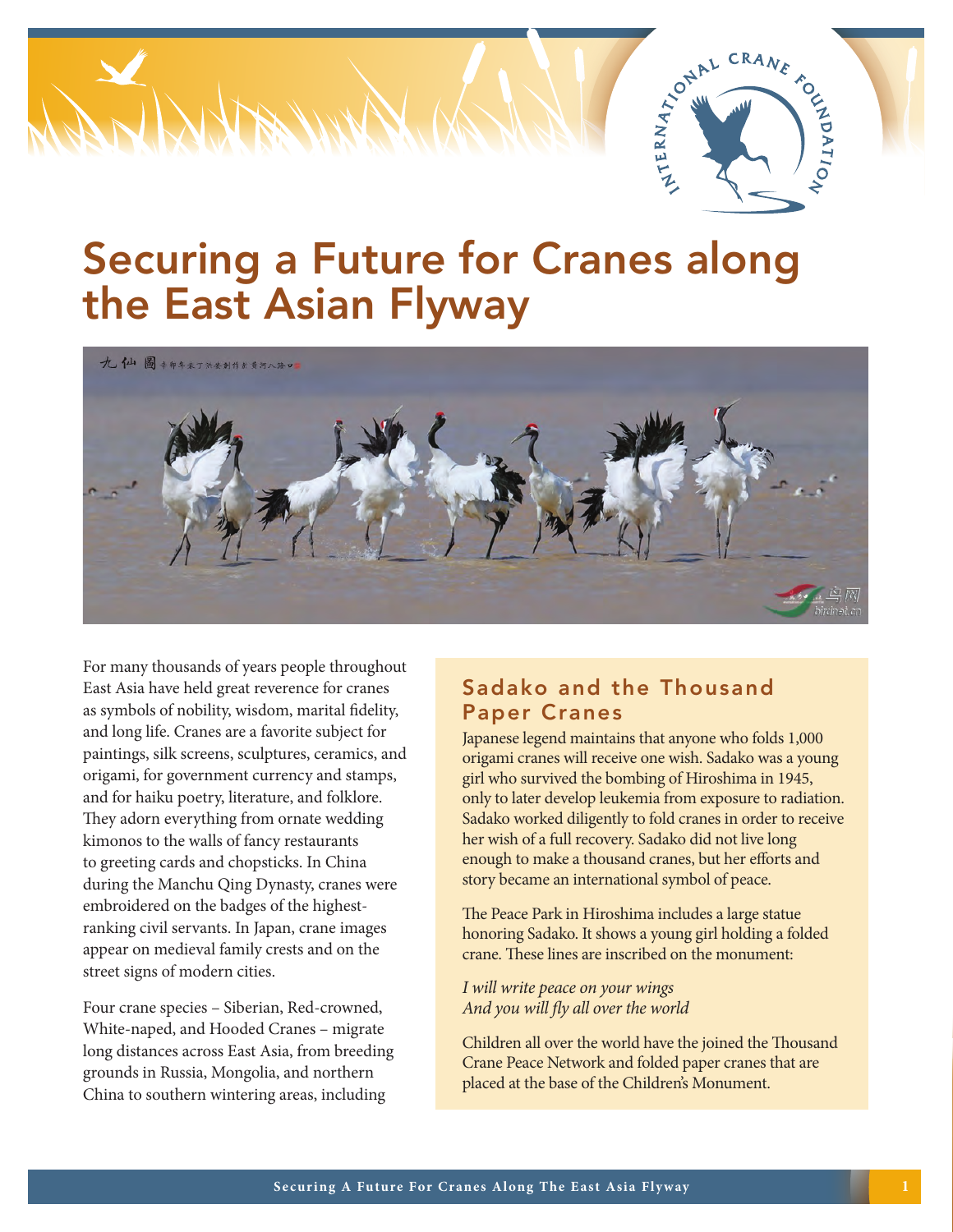Poyang Lake in China, the demilitarized zone between North and South Korea, and Izumi, Japan. However, the cranes and many other species along these flyways face serious and mounting threats.

• **Siberian Cranes (Critically Endangered)** breed in the Russian arctic. The eastern migratory population of about 4,000 birds stops at critical sites in the Amur-Heilong River basin to rest and refuel on their long journey to Poyang Lake in southeast China. **An astounding 98% of the species' entire population winters at Poyang.** The former western and central migratory populations are no longer viable in the wild.

• **Red-crowned Cranes (Endangered)** occur in two distinct populations in mainland Asia and Japan. **The mainland population has been in steady decline for decades, with about 1,500 birds breeding in China and adjacent parts of Russia.** About 500 of these birds winter along the rapidly developing Chinese coast; the remaining birds follow an eastern migration route and winter along the fragile Korean Demilitarized Zone. Security issues have by chance shielded these lands from the intensive development that has affected the rest of Korea. A second, stable population of Red-Crowned Cranes lives year-round on the island of Hokkaido, Japan. Their natural habitat is limited here and the birds depend on artificial feeding stations in winter.

• **White-naped Cranes (Vulnerable)** breed primarily in Mongolia. The western migratory population, which winters at Poyang Lake, China, has



declined from 3,000 to 1,000 birds over the past decade due to development pressures. The eastern population is growing, but is increasingly dependent on artificial feeding stations on their wintering grounds in Izumi, Japan.

• **Hooded Cranes (Vulnerable)** are the most successful of East Asia's migratory cranes, with a population of 15,000 and growing. About 1,500 winter at Poyang Lake in China, but the vast majority migrate down the Korean Peninsula. Some of these birds winter in natural wetlands at Suncheon Bay in South Korea, but most continue on to Izumi in Japan. Artificial feeding and the resulting overcrowding of Hooded and White-naped Cranes create risky conditions; disease or a weather disaster could prove devastating for both species.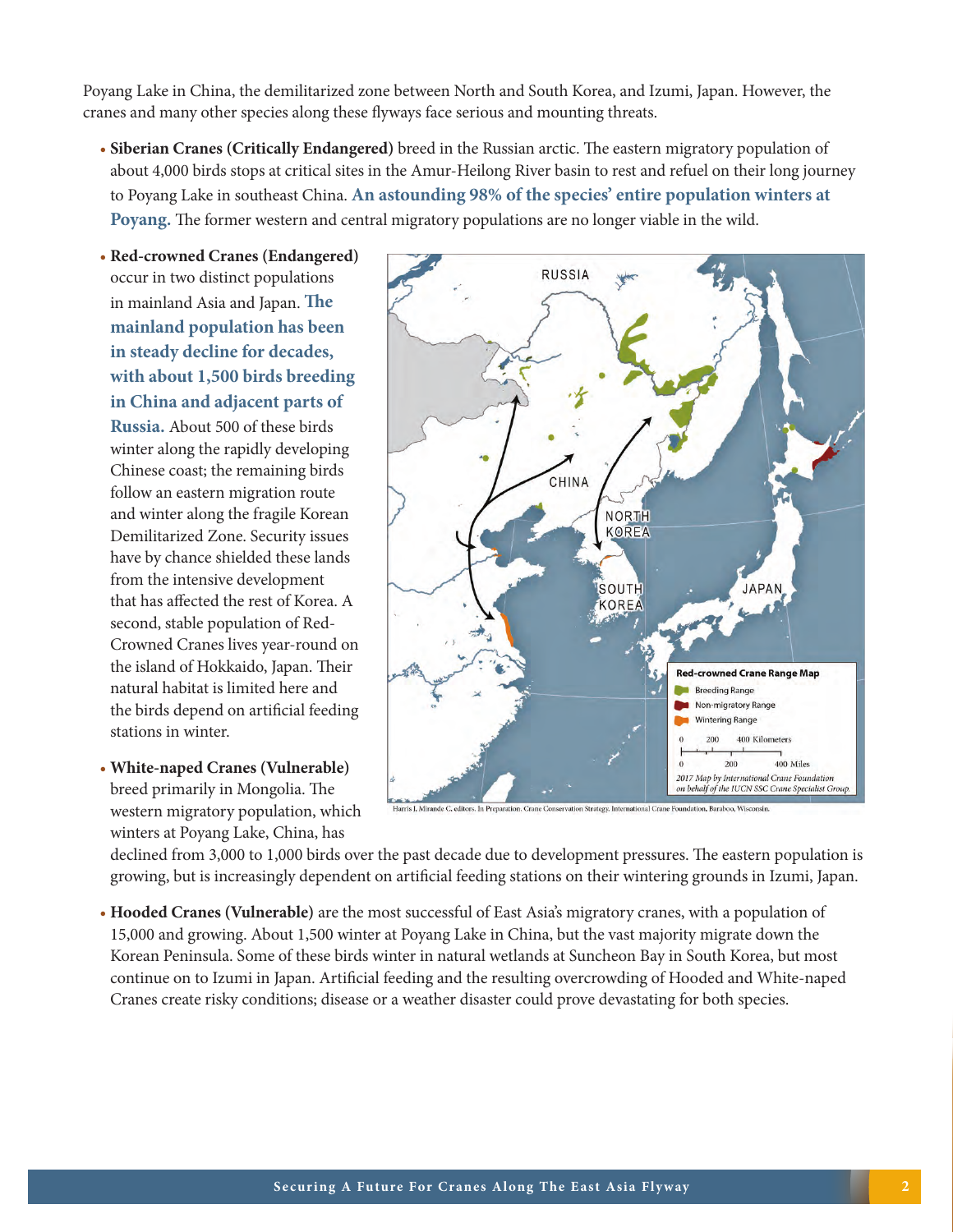#### Pearls in a necklace

The future of these imperiled, long-distance migrants requires a flyway approach to conservation, with strategies that address needs at every stage of the annual migration cycle. On their breeding grounds, cranes disperse widely to establish territories that offer essential conditions for nest success: security from predators, adequate food, and optimal water conditions. We focus on protecting key areas that sustain substantial numbers of nesting cranes within their overall breeding range. Along their migration routes, cranes require multiple stopover and staging sites to meet their immediate feeding and roosting requirements.



Natural droughts and floods, exacerbated by climate change—as well as site-specific changes in land management require us to conserve a strategic network of stopover sites. Together these sites ensure that sufficient suitable habitat will always be available, despite conditions that can change unexpectedly from year to year. In the winter, cranes form large flocks, and the wintering sites must support large concentrations of birds for months at a time.

#### **Like pearls in a necklace, each of the crane breeding, stopover, staging, and wintering grounds is vitally important to the survival of the species—and to the rich diversity of other wildlife these places**

**support.** And all of these sites require healthy wetlands! The most severe threat across this densely populated, rapidly developing region is the loss and degradation of wetlands due to agricultural development, urban expansion, and water diversion and regulation. When habitat loss forces cranes into close proximity to people, they become vulnerable to poachers, pesticides, and power line collisions. In addition, disturbance by people, dogs, and livestock prevent cranes from successfully nesting and rearing their chicks.

## OUR IMPACT

Our East Asia Flyway Program focuses on four vital links in the chain of migration: the high arctic of far eastern Russia; the Amur-Heilong River basin in northeast China, Russia, and Mongolia; Poyang Lake in the Yangtze River basin in southern China; and the Korean Peninsula. These sites are critical to the survival of East Asia's threatened cranes, and to the diverse and abundant wildlife—and the people—who likewise depend on these productive lands. At each site, we draw on the deep cultural and spiritual connection that cranes inspire to safeguard these spectacular birds. **We champion cranes as flagships for saving some of the most important wetlands on Earth, and as ambassadors for international goodwill and cooperation across political boundaries.**

## Protecting Breeding Grounds for the Critically Endangered Siberian Crane

Siberian Cranes nest in the Russian high Arctic, in fragile tundra along rivers and coastal inlets. For twenty years the International Crane Foundation has worked with local scientists and staff at Kytalyk Nature Reserve to monitor breeding success and assess threats to nesting, including habitat fragmentation, predation, and climate change. The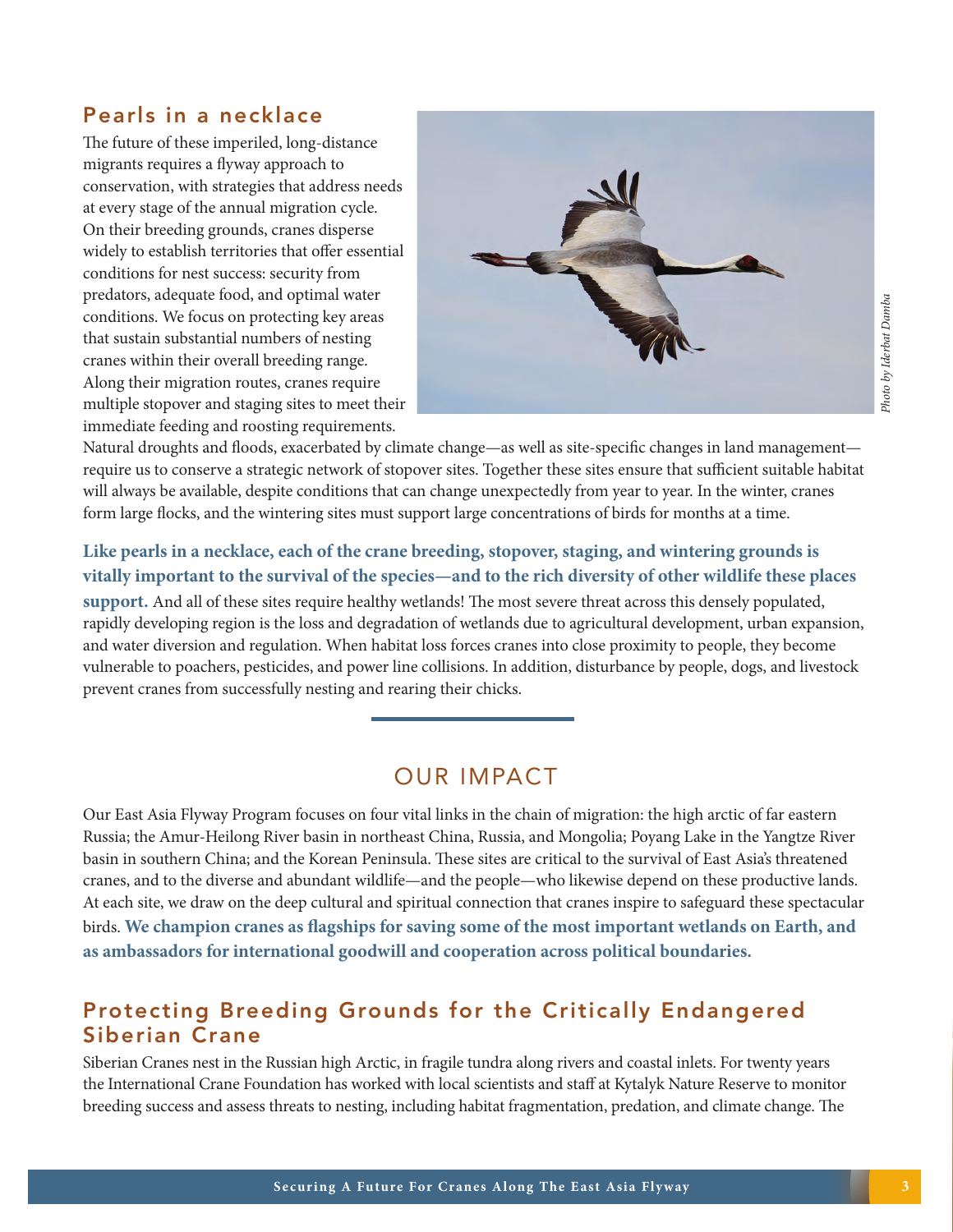Reserve supports half of the world's breeding Siberian Cranes and is under consideration for World Heritage Site designation. Key actions include:

- Supporting provincial government efforts to upgrade Kytalyk Nature Reserve to a Russian National Park, which would ensure adequate funding and staff devoted to research, education, and protection of this globally important site.
- Engaging local communities and scientists to count Siberian Cranes across their breeding grounds, improving our global population estimate for the species.
- Researching climate change impacts on Siberian Crane breeding grounds and developing necessary mitigation measures.

## Reverse the Decline for Siberian Cranes

The International Crane Foundation was selected by the Disney Conservation Fund to participate in a ten-year program to "Reverse the Decline" for Siberian Cranes, one of only ten charismatic wildlife species worldwide selected for support. We use the Open Standards for the Practice of Conservation to develop conservation plans for Siberian Cranes on their breeding, stopover, and wintering grounds, employing measurable indicators to monitor our success and practice adaptive management. We will also apply lessons learned from this approach to advance conservation planning and adaptive management for the other threatened cranes species in the East Asian Flyway region.

#### Securing wetlands and water in the Amur-Heilong Basin

The Amur-Heilong Basin is home to some of the world's outstanding wetlands and wildlife, including six crane species. Many protected areas—Zhalong, Momoge, Xianghai, and Dalai Lake National Nature Reserves in China; Muraviovka Park and Daurski Nature Reserve in Russia; and Daguurun Nature Reserve in Mongolia—have been established here to protect the most important breeding grounds for Red-crowned and White-naped Cranes, and vital staging areas for Siberian and Hooded Cranes. **The International Crane Foundation works with partners in China, Russia, and Mongolia to address serious threats to key wetlands in these arid landscapes.** Especially important are water shortages caused by the diversion of river inflows to thirsty cities, conversion of floodplains to agriculture, and other water alterations that degrade wetlands and trigger uncontrolled fires and the spread of invasive species. At Momoge National Nature Reserve, for example, we were instrumental in rerouting water from agricultural areas to re-flood wetlands that now provide healthy stopover conditions for Siberian Cranes. We have recently focused on reducing crane poisoning, another factor behind the dramatic declines in Red-crowned and White-naped Crane populations—farmers spread poisoned grain on fields and wetland edges as bait for ducks and geese, but cranes are unintended victims. We also work to prevent power line collisions near roosting sites, and to reduce chemical toxins in the water and in the foods that cranes eat. Our key projects in the Amur-Heilong basin include:

- In cooperation with Hui River Nature Reserve in China, monitoring nest productivity of Red-crowned Cranes and leading outreach efforts to reduce nest disturbance from people and livestock. Over the past decade, our work has resulted in a ten-fold increase in the number of fledged chicks.
- Providing management guidance to wetland managers at Zhalong Nature Reserve in China, another important breeding site for Red-crowned Cranes, based on ten years of research and monitoring of waterbirds, hydrology, water quality, and vegetation.
- In partnership with Mongolian scientists, capturing and marking White-naped Cranes and tracking their movements across East Asia, allowing us to identify key stopover sites in China needing protection. We assess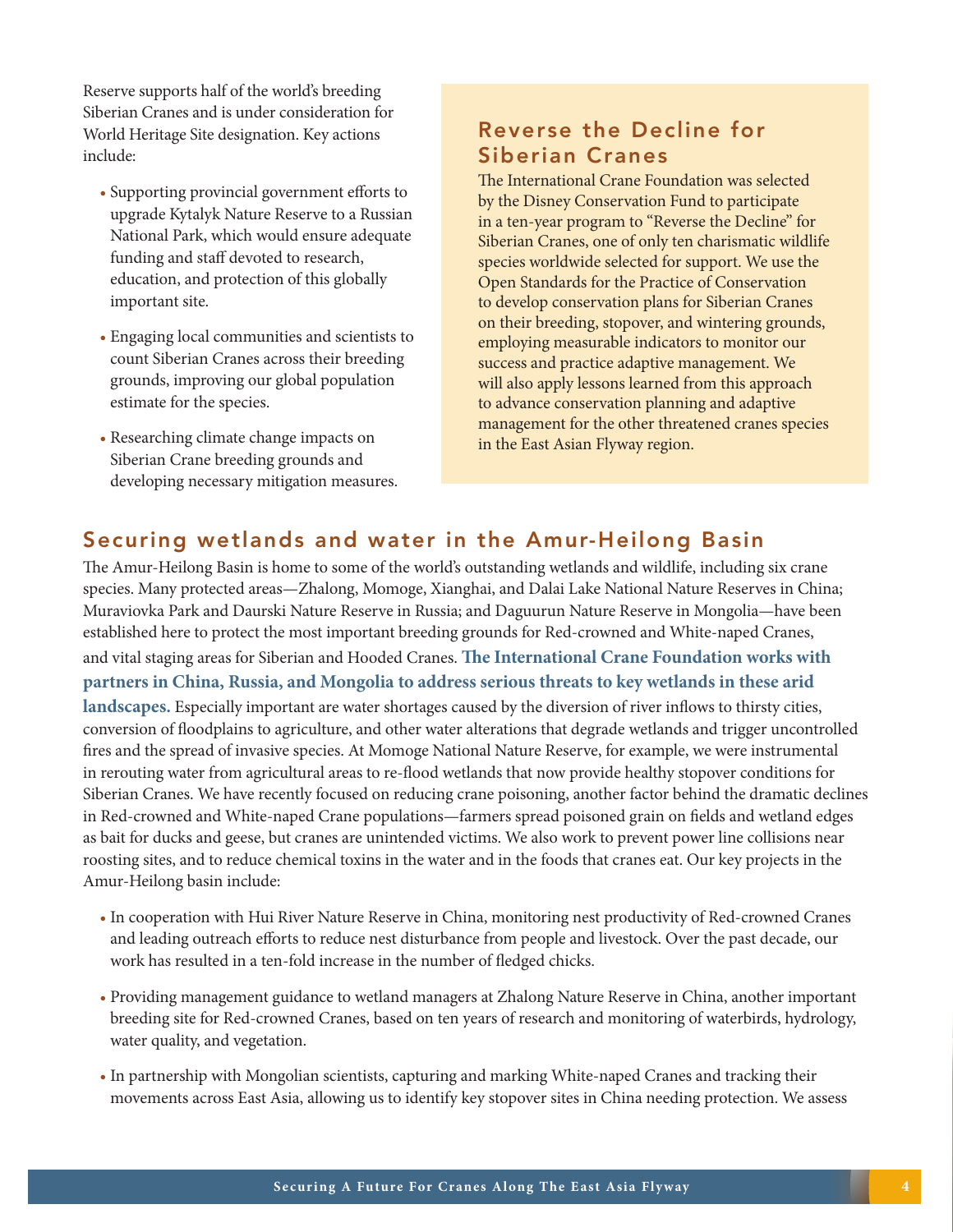the water requirements of these sites, monitor nest success, and work with herding communities to reduce nest disturbance from horses and dogs.

- Supporting wetland experts from the U.S. Geological Survey and U.S. Fish & Wildlife Service to assist Momoge, Xianghai, and other flyway nature reserves with best management practices and restoration guidelines for wetlands in arid regions.
- - Photo by Zheng Zhongjie *Photo by Zheng Zhongjie*

• Coordinating synchronized

migration counts across eastern China for thirty major wetlands, enabling more accurate tracking of population numbers, trends, and threats for imperiled cranes.

• Raising community awareness throughout the flyway, using visually-appealing materials to emphasize the importance of cranes and wetlands and the need to address such threats as poisons, snares, nest disturbance, and wetland degradation and destruction.

## Safeguarding Poyang Lake—the most important wetland in East Asia

Poyang Lake is the largest lake in China and home to more than 400,000 wintering waterbirds, the most of any site in East Asia. Poyang provides winter habitat for almost all of the world's Siberian Cranes and significant wintering populations of White-naped Cranes, Hooded Cranes, Oriental White Storks, Swan Geese, Tundra Swans, and many other species of conservation concern. The incredible productivity of Poyang Lake is sustained by the significant natural variation in its water levels, between and among years. This special ecosystem is now threatened by dams and water diversions in the surrounding watershed that are fundamentally altering the hydrological system. Declining water quality is reducing the availability of aquatic food plants that cranes and other tuber-feeding birds require. **For thirty years, the International Crane Foundation has cooperated with Poyang Lake Nature Reserve to study the ecological relationships among cranes, aquatic plants, and water levels, providing critical data for evaluating future water projects and management schemes.** The situation has recently become even more complex as some Siberian Cranes have for the first time shifted to foraging in rice paddies, cornfields, and lotus ponds. This shift could open up vast agricultural lands for foraging. However, it could also make the cranes more vulnerable to ingestion of the poisoned grain that farmers spread to catch ducks and geese, or to snares and toxins that are set near the water. To safeguard the future of Poyang Lake and its abundant waterbirds, we are:

- Evaluating the scale and impact of poisoned grain bait and snares on crane populations, conducting public awareness campaigns to reduce these practices, and promoting legislation to make them illegal.
- In cooperation with Ocean Outcomes, and with Poyang Lake and Nanjishan National Nature Reserves, developing a pilot program that integrates waterbird conservation and fisheries management.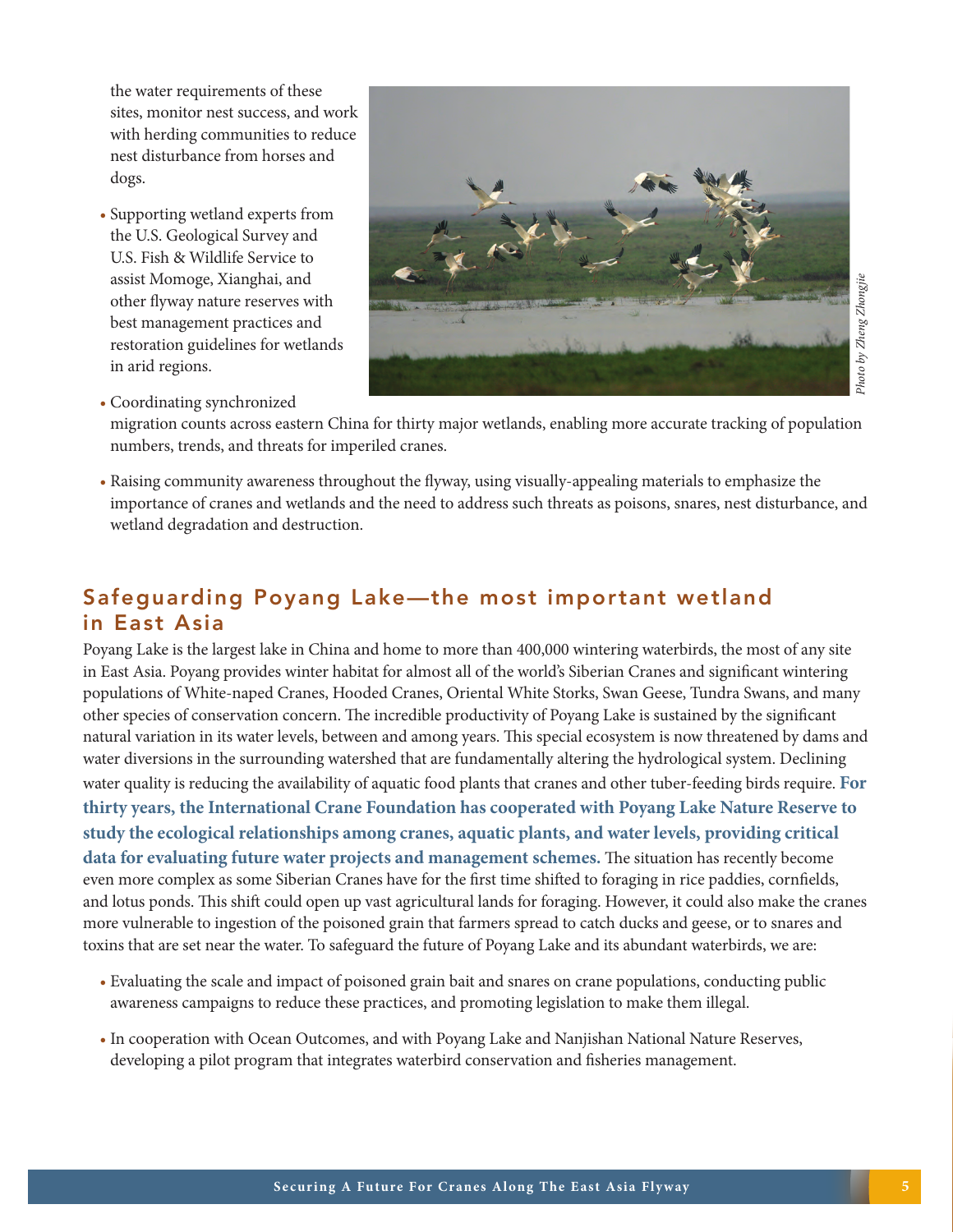- Monitoring long-term ecological change through bi-annual basin-wide waterbird surveys and gap-filling studies of vegetation, hydrology, and water quality.
- Researching the impacts of shifting Siberian Crane foraging patterns on their nutrition and breeding success.
- Facilitating community involvement in conservation and community-based tourism; reducing threats to cranes through community awareness programs; and encouraging appropriate behaviors that reduce harassment of cranes by photographers and visitors.



#### A Peaceful Future for Cranes in the Korean Peninsula

The Demilitarized Zone (DMZ) dividing North and South Korea, a "no-man's-land" isolated by barbed wire and land mines, supports an extraordinary range of biodiversity and protects the best remnants of natural ecosystems on the Korean peninsula. Hundreds of bird species depend on the DMZ, including breeding Endangered Black-faced Spoonbills, wintering Red crowned Cranes, and staging White-naped Cranes. The cranes feed primarily on waste grain in the Cheorwon Plain, where limited, traditional farming is practiced immediately adjacent to the DMZ in South Korea. When reunification comes to the divided peninsula, much of this region is slated for urbanization, seaport development, and intensified agriculture. **Our conservation efforts on the Korea Peninsula have included high-level participation in the DMZ Forum.** The Forum aims to conserve the unique biological and cultural resources of Korea's DMZ and transform it from a symbol of war and separation to a place of peace among humans and between humans and nature. We supported exchange visits and study tours for both North and South Korea experts and site managers to Mongolia and China, as well as a project to restore crane habitat in the Anbyon Plain of North Korea. Going forward, our focus includes:

- Developing a program in the Cheorwon plain to address emerging threats to cranes, including the spread of large commercial greenhouses on former rice fields, the advent of chicken and pig farms in the area, and the loss of wetland habitat. Our program will build on the value of traditional rice farming practices and promote ecotourism based on the cultural reverence for cranes on the peninsula.
- Permanently securing the Han River Estuary and other portions of DMZ for biodiversity conservation and as a world heritage site, working in partnership with Korean colleagues.
- Conducting annual crane surveys in Korea and tracking migration patterns using color-banded and satellitetagged birds.
- Addressing threats to cranes from avian influenza and planning for government responses to outbreaks. This includes minimizing risk by reducing concentrated feeding stations in Korea and neighboring Japan.